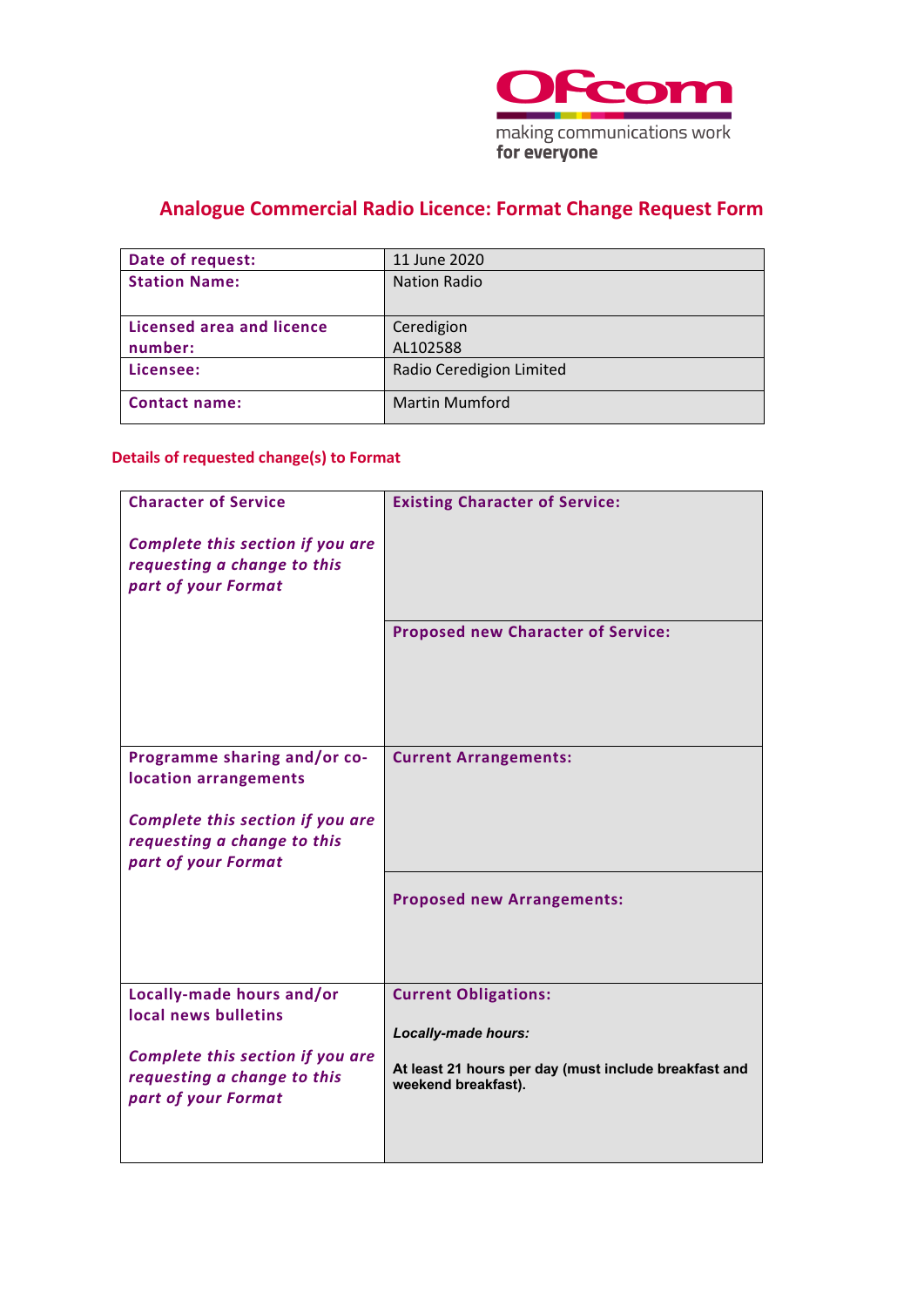| Local news:                                                                                                                                   |
|-----------------------------------------------------------------------------------------------------------------------------------------------|
| No requirement for local news, but Welsh national<br>news must be broadcast at least hourly at peak-time.                                     |
| <b>Proposed new obligations:</b>                                                                                                              |
| Locally-made hours:                                                                                                                           |
| At least 3 hours per day during daytime weekdays                                                                                              |
| Local news:                                                                                                                                   |
| No requirement for local news, but Welsh national<br>news must be broadcast at least hourly during<br>daytime weekdays and peaktime weekends. |
|                                                                                                                                               |

The holder of an analogue local commercial radio licence may apply to Ofcom to have the station's Format amended. Any application should be made using the layout shown on this form, and should be in accordance with Ofcom's published procedures for Format changes.<sup>[1](#page-1-0)</sup>

Under section 106(1A) of the Broadcasting Act 1990 (as amended), Ofcom may consent to a change of a Format only if it is satisfied that *at least* one of the following five statutory criteria is satisfied:

- *(a) that the departure would not substantially alter the character of the service;*
- *(b) that the departure would not narrow the range of programmes available by way of relevant independent radio services to persons living the area or locality for which the service is licensed to be provided;*
- *(c) that the departure would be conducive to the maintenance or promotion of fair and effective competition*
- *(d) that there is evidence that, amongst persons living in that area or locality, there is a significant demand for, or significant support for, the change that would result from the departure; or*
- *(e) that (i) the departure would result from programmes included in the licensed service ceasing to be made at premises in the area or locality for which the service is provided, but (ii) those programmes would continue to be made wholly or partly at premises within the approved area (as defined in section 314 of the Communications Act 2003 (local content and character of services)).*

Only one of these five criteria need be satisfied in order for Ofcom to consent to the proposed change. However, even if Ofcom is of the opinion that the proposed change satisfies one or more of the statutory criteria, there may be reasons (depending on the particular circumstances of the case)

<span id="page-1-0"></span><sup>&</sup>lt;sup>1</sup> Available at https://www.ofcom.org.uk/ data/assets/pdf file/0024/87405/The-regulation-of-Format[changes.pdf](https://www.ofcom.org.uk/__data/assets/pdf_file/0024/87405/The-regulation-of-Format-changes.pdf)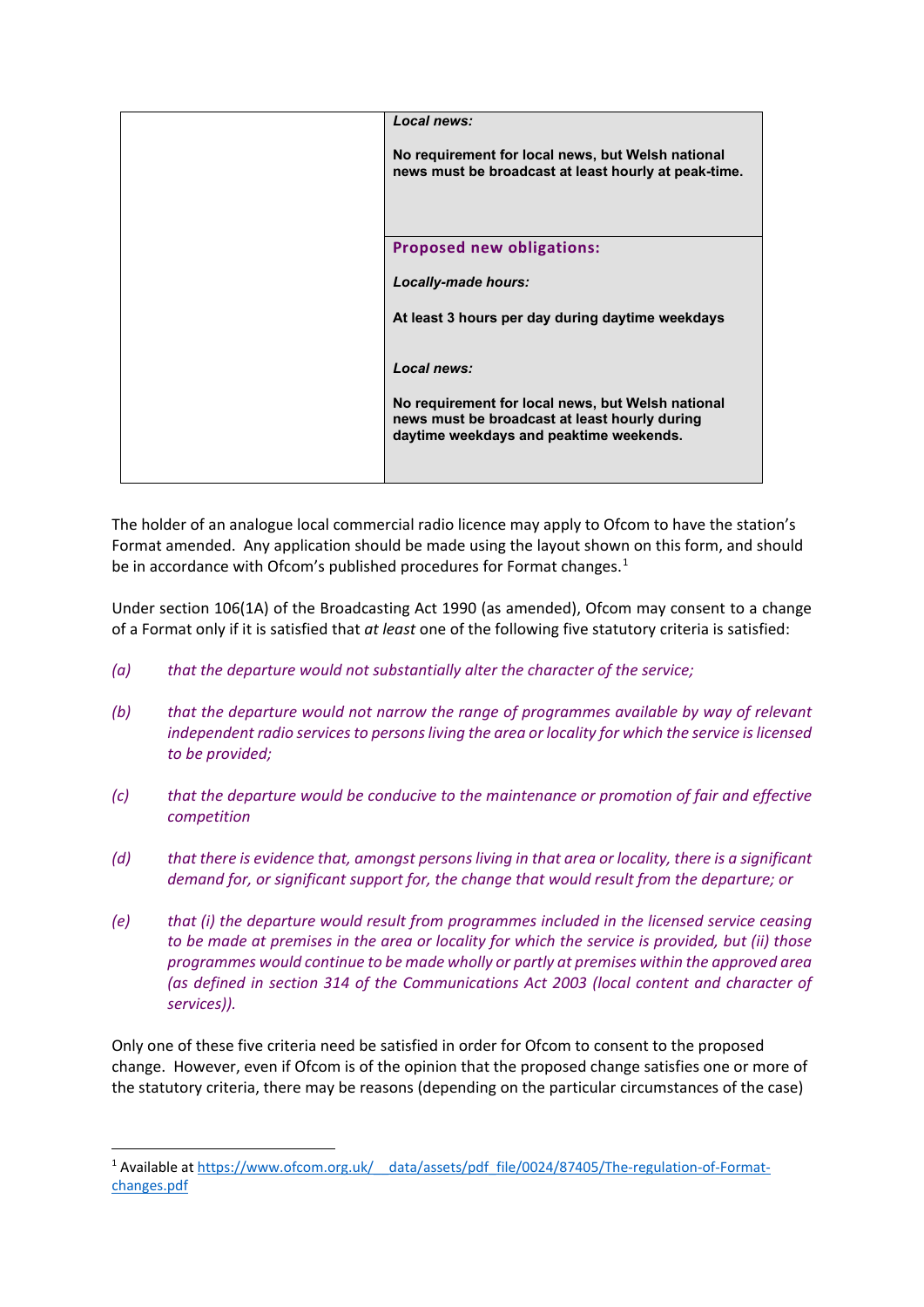why Ofcom may not consent to the proposed change. The additional criteria to which Ofcom will have regard when exercising this discretion can be found on our website.<sup>[2](#page-2-0)</sup>

Applicants should note that, under section 106ZA of the same Act (as amended), a proposed change that *does not*satisfy the first or last of these criteria (i.e. a change that Ofcom considers *would* or *could* substantially alter the character of the service, or does not relate to the origin of locally-made programmes) must, if it is to be considered further under any of the other three criteria, be consulted upon.

In the event that Ofcom receives a request for Format change and considers that criterion (a) or (e) is *not* satisfied, it will seek confirmation from the applicant as to whether it wishes to proceed with the request (and, if so, whether it wishes to amend or replace its submission in light of the necessity to make it public).#

**Please set out the statutory criterion, or criteria, set out in section 106(1A) of the Broadcasting Act 1990 that you believe is/are satisfied in relation to this Format change request, and the reasons for this.** 

This application is made under section a)

**Please provide any additional information and/or evidence in support of the proposed change(s) below. In particular, the applicant may wish to outline how they see that the proposed change fits within Ofcom's published Format change request policy[3](#page-2-1) and also Ofcom's Localness guidance, which includes our co-location and programme sharing policy. [4](#page-2-2)** 

This format change request is consistent with the latest Ofcom localness guidelines.

The award of this licence was made on the basis that the station could rebroadcast Nation Radio Wales 24/7.

This application brings Nation Radio Ceredigion in line with the recently granted changes to local hours and news provision on Nation Radio Wales.

#### *Notes*

# Ofcom may approve a change under any of criteria (b) to (d) without consultation, or after a consultation of less than 28 days, if Ofcom considers that to hold a consultation at all, or for 28 days or more, would result in a delay that would be likely to prejudice the interests of the licensee. Ofcom may also remove for the purposes of consultation any confidential information submitted by the licensee.

<span id="page-2-0"></span><sup>&</sup>lt;sup>2</sup> At https://www.ofcom.org.uk/ data/assets/pdf file/0024/87405/The-regulation-of-Format-changes.pdf

<span id="page-2-1"></span><sup>&</sup>lt;sup>3</sup> Available at https://www.ofcom.org.uk/ data/assets/pdf\_file/0024/87405/The-regulation-of-Format[changes.pdf](https://www.ofcom.org.uk/__data/assets/pdf_file/0024/87405/The-regulation-of-Format-changes.pdf) 4 Available a[t http://stakeholders.ofcom.org.uk/broadcasting/radio/localness/](http://stakeholders.ofcom.org.uk/broadcasting/radio/localness/)

<span id="page-2-2"></span>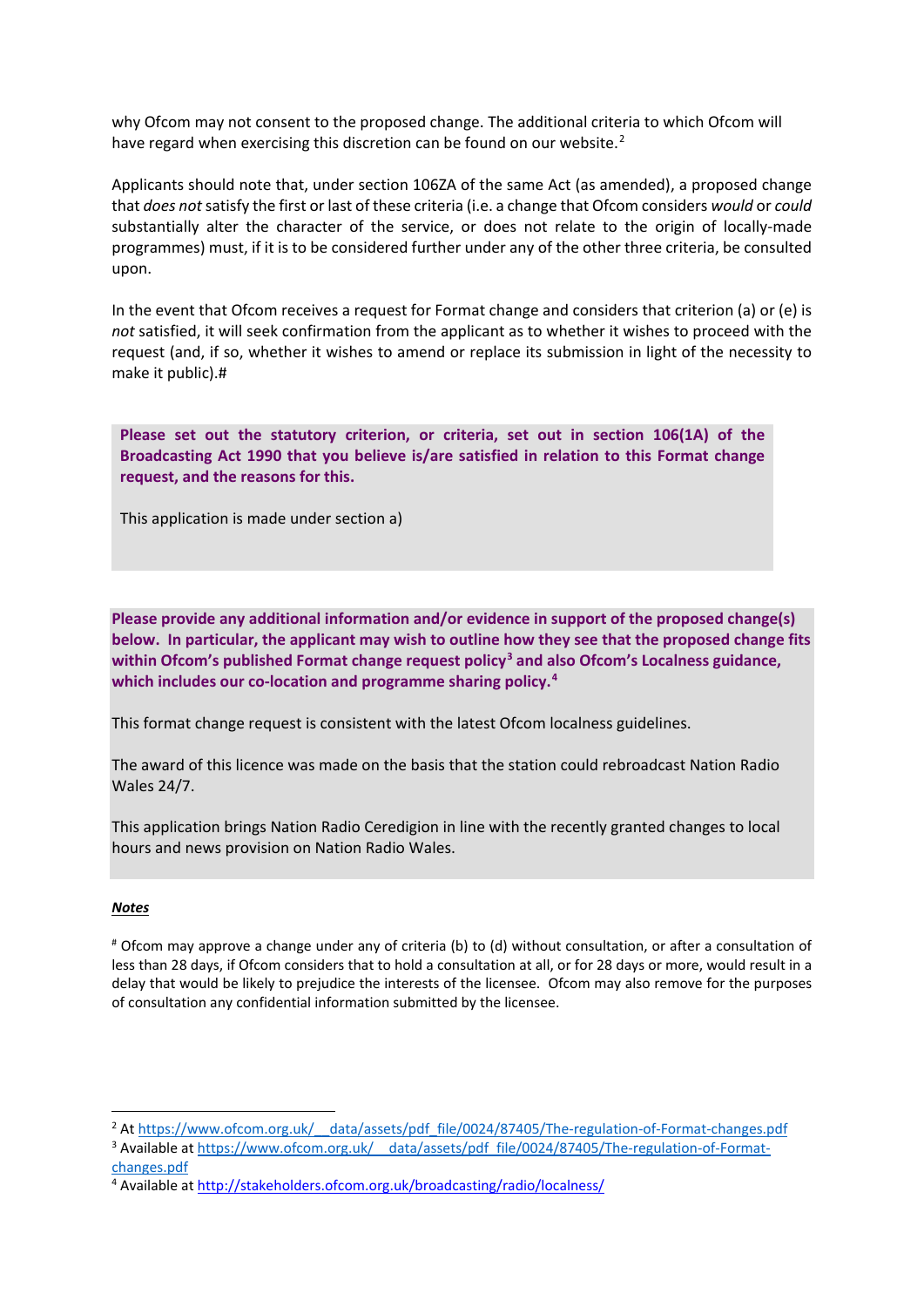# Ofcom notes on the request

# **Statutory requirements**

This request relates to the FM licence for Ceredigion held by Radio Ceredigion Limited ('RCL'), currently broadcasting as 'Nation Radio.'

Every FM local commercial radio station is required to broadcast a service which complies with a defined 'character of service', and also a certain amount of locally-made programming and local news<sup>[5](#page-3-0)</sup>. These requirements are specified in its Format. Locally-made programmes are those made within a station's licensed area or, where Ofcom has approved a wider area relating to that station, that 'approved area.'

RCL has requested the following changes to the Format of the Ceredigion licence:

- To reduce the required number of locally-made programming hours on weekday daytimes from 21 to three, and from four to none on weekend days.
- To increase the amount of Welsh national news broadcast, from at least hourly at peaktimes to at least hourly during daytime weekdays and peak-time weekends.

These proposed changes would change the character of service as set out in the Format of the licence, and accordingly can be agreed only if Ofcom is satisfied in regard to one of the statutory criteria set out in section 106(1A) of the Broadcasting Act 1990 (as set out in the request, above).

If we are satisfied in relation to one of the statutory criteria, we are then able to decide whether or not to approve the request, taking account of our published policy criteria.

### **Assessment**

In considering the proposed change to the volume of locally-made hours, we were satisfied in relation to section 106(1A)(a) of the Broadcasting Act 1990 – that the change would not substantially alter the character of service. This is because the proposal is consistent with our published [localness](https://www.ofcom.org.uk/tv-radio-and-on-demand/information-for-industry/radio-broadcasters/localness)  [guidelines.](https://www.ofcom.org.uk/tv-radio-and-on-demand/information-for-industry/radio-broadcasters/localness)

In addition, as a matter of general policy, Ofcom is content to approve Format change requests relating to localness obligations which are consistent with our published localness guidelines.

We were also satisfied that the proposed change to the volume of Welsh national news the service must provide would not substantially alter the character of service (section 106(1A)(a) of the Broadcasting Act 1990). Although the overarching Character of Service of Nation Radio in Ceredigion is to be "a music station for Wales for a broad audience aged 15+"**,** we do not consider the introduction of additional news bulletins during the daytime to represent a substantial alteration to this overall character.

In terms of our policy criteria, for the same reason we judge the impact of the change on the character of the service to be low.

<span id="page-3-0"></span><sup>5</sup> Although in the case of the Ceredigion licence which is the subject of this Format change request, the requirement is for Welsh national news rather than local news.